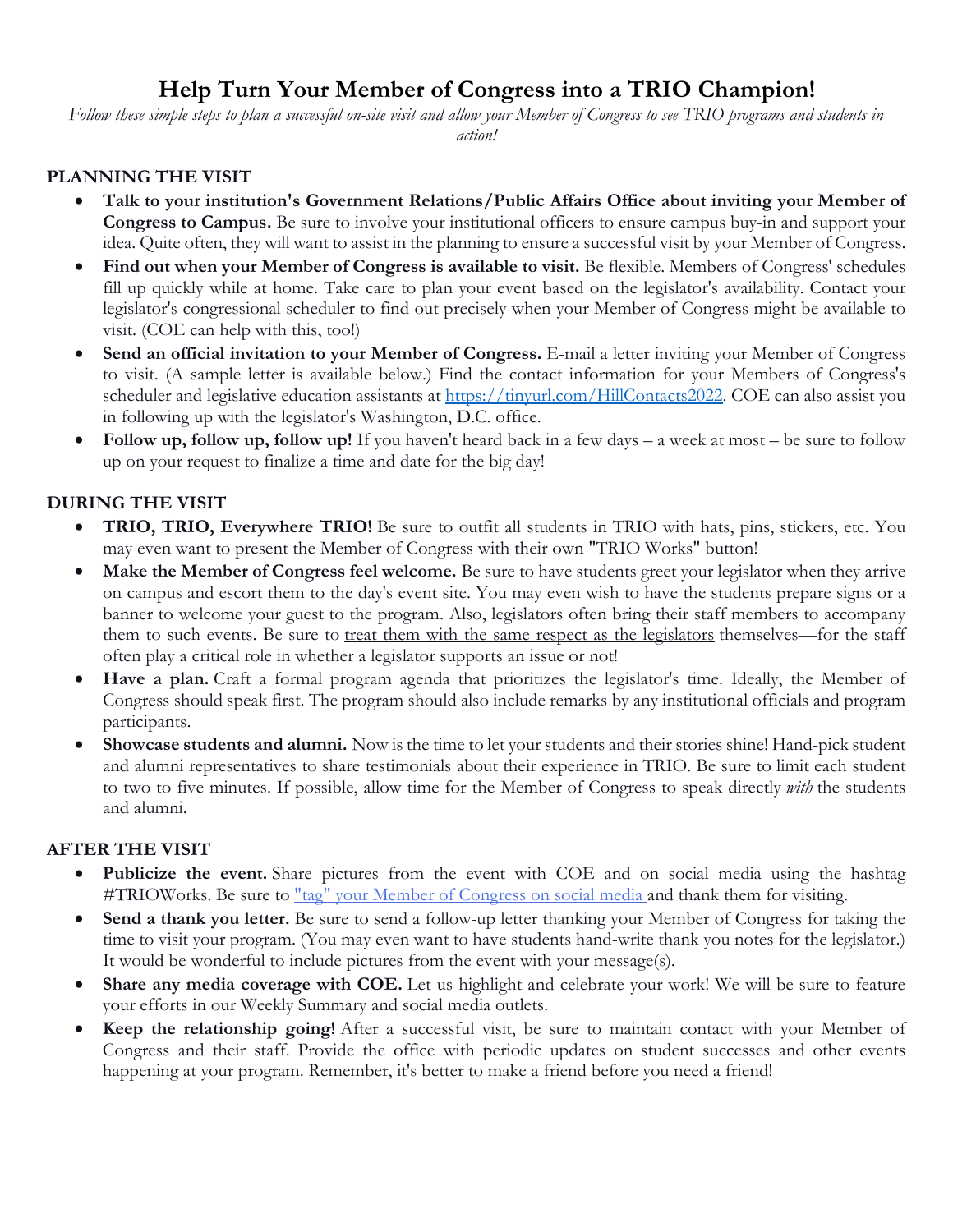# **Sample In-Person Congressional Meeting Request Letter**

[DATE]

[Look up congressional contact info here.](https://docs.google.com/spreadsheets/d/1FW4enMxPLY8taCbt_3cgBar6ednEfDlx/edit#gid=228884730)

The Honorable [SENATOR OR REPRESENTATIVE NAME] U.S. [SENATE] or [HOUSE OF REPRESENTATIVES] [ADDRESS]

Attn: [SCHEDULER NAME] and [EDUCATION LEGISLATIVE ASSISTANT NAME] Dear [SCHEDULER NAME] and [EDUCATION LEGISLATIVE ASSISTANT NAME]:

My name is [NAME] and I am the [TITLE] for the [TRIO PROGRAM] at [INSTITUTION]. Over the years we have had a number of students come through our program and go on to earn college degrees. I would very much like to meet with [SENATOR/REPRESENTATIVE NAME] at our program on [DATE]. We will have [STUDENTS/ALUMNI/TRIO SUPPORTERS] present to discuss the impact of this program in their lives.

Are you available for a program visit during these dates? Note to TRIO staff: Try to suggest weekend dates or when the House or Senate will be back home on recess. Examples include House recess March 24-27, 2022, or both House and Senate recess April 9-24, 2022. [View House and Senate 2022 calendars here.](https://content.rollcall.com/wp-content/uploads/2021/12/2022-CQRC-CongressionalCalendar.jpg?w=791)]

• Click to view a list of our local TRIO programs by **[State](https://www.coenet.org/files/bulletin_board-TRIO_Projects_by_State_FY_2021_020422.pdf)** and **[District](https://www.coenet.org/files/bulletin_board-TRIO_Projects_by_District_FY_2021_020422.pdf)**, with funding levels and students served.

I would appreciate your feedback to let me know if [SENATOR OR REPRESENTATIVE NAME] and/or a member of [his/her] staff would be able to meet with us during the requested time or any other time that is convenient. Thank you for your assistance with this request.

Sincerely,

[Name] [National/Regional/ State TRIO leadership title] [Institution title] [TRIO Program, i.e. Upward Bound] [Institution] [City, State, ZIP]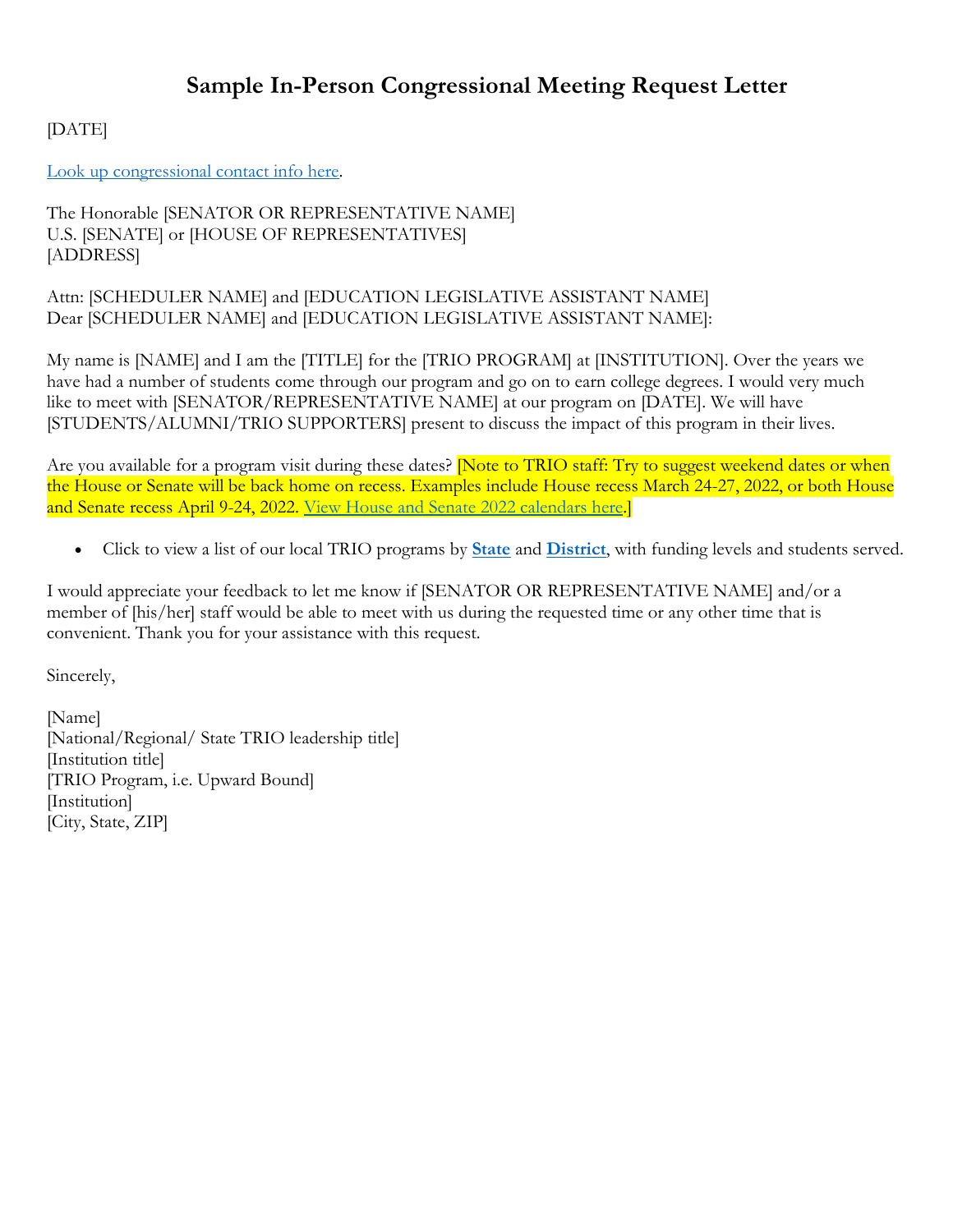#### **2022 Congressional Visit Roadmap and Agenda**

- 1. **Introduce yourselves.** Starting with the Team Leader (or their designated representative), begin a round of introductions. Share who you are and your relevant TRIO affiliation (e.g., *"My name is Jim Smith, and I'm the Director of the Educational Opportunity Program hosted by New State University."*).
- 2. **Say "thank you."** The Team Leader (or their designated Representative) should thank the legislator and their staff for taking the time to meet – given the COVID-19 crisis and staff working from home. Also, if the legislator is a returning Member of Congress, thank them for continuing to support TRIO.
- 3. **Introduce or refresh TRIO.** Explain how TRIO works on your campus/in your community to increase college access and success for low-income, first-generation students. Even experienced staffers could use a refresher. Share this [TRIO](https://drive.google.com/file/d/13ZNfc-LVTnqSAd8vBPjNRjwV14QyNiGp/view)  [one-pager](https://drive.google.com/file/d/13ZNfc-LVTnqSAd8vBPjNRjwV14QyNiGp/view) and [TRIO by district and state.](https://docs.google.com/spreadsheets/d/1SYAqNeaD-xyxx-yJELoG718WPQI2rd06p-9eNHArdLs/edit#gid=1797812222) Share your [TRIO State Fact Book](https://coethecouncil-my.sharepoint.com/:w:/g/personal/pubpol_intern2_coenet_org/EZU0oiUJnN5Bm8rwV2F_TwUBoFh81pQ9U0lGF8gxeKM6UA?e=OL7BDx) and [Program One-Pager](https://coenet.org/files/bulletin_board-Sample_Program_One-Pager_022517.pdf) (see links for templates to create or update yours).
- 4. **Tell your stories.** Designated team members will offer stories about the impact of TRIO, and the immediate harm low-income students are facing in the COVID-19 crisis. Include specific programs and list local projects in the Representative's district or Senator's state.
- 5. **TRIO students graduate!** Share with the legislator or staffer that a new report commissioned by the U.S. Department of Education is only the latest to show that TRIO students persist, complete credits, and graduate at higher rates than nonparticipants with similar characteristics. [This factsheet highlights TRIO results.](https://docs.google.com/document/d/11f9eyXlcFkan9dt3KSaEQonQ9CnSVrzl/edit)
- 6. **Make the Ask.** The Team Leader should request the Member of Congress support a \$200M increase in FY23:
	- *A. Will the Member of Congress support doubling the maximum Pell Grant and doubling TRIO (\$200 million increase per year) over the next five years?* This investment will help meet the greater need for TRIO services to combat COVID-19 learning loss and drops in college enrollment. This increase could serve more than 1 million students in FY23.
	- *B. Will the Member of Congress sign the TRIO annual funding letter for FY23?* House leads include Reps. Gwen Moore (D-WI) and Vicky Hartzler (R-MO). Senate leads are Sens. Susan Collins (R-ME) and Jon Tester (D-MT).
	- *C.* (If they are willing to request TRIO funding at ANY funding level) *Will the Member of Congress include TRIO in their top five priorities in the Appropriations database for Labor-HHS-Education?*
	- *D. Does the Member of Congress have a form I can use to submit a TRIO funding request? We will fill this out with information on how TRIO supports students in the community. Will you email me the form? What is the deadline to submit?* (Note: COE Public Policy staff can work with you to complete these forms using a [template.](https://docs.google.com/document/d/174ZnspwbjUp353uAQsjWq3y11fXFWVCch2iNZWNPfsg/edit))
- 7. **Respond to follow-up questions and listen.** Ask for and listen to responses to your request.
- 8. **Share hard copies of information.** If meeting in person, the designated team member should give copies of information about TRIO to staffers. Highlight any program-specific information you have.
- 9. **Express thanks.** Thank the legislator or staffer for taking the time to meet.
- 10. **Follow up with the staff.** E-mail (1) an additional thanks for the meeting, (2) electronic copies of all materials, and (3) follow-up on the ask. (Send this follow-up message within three days.)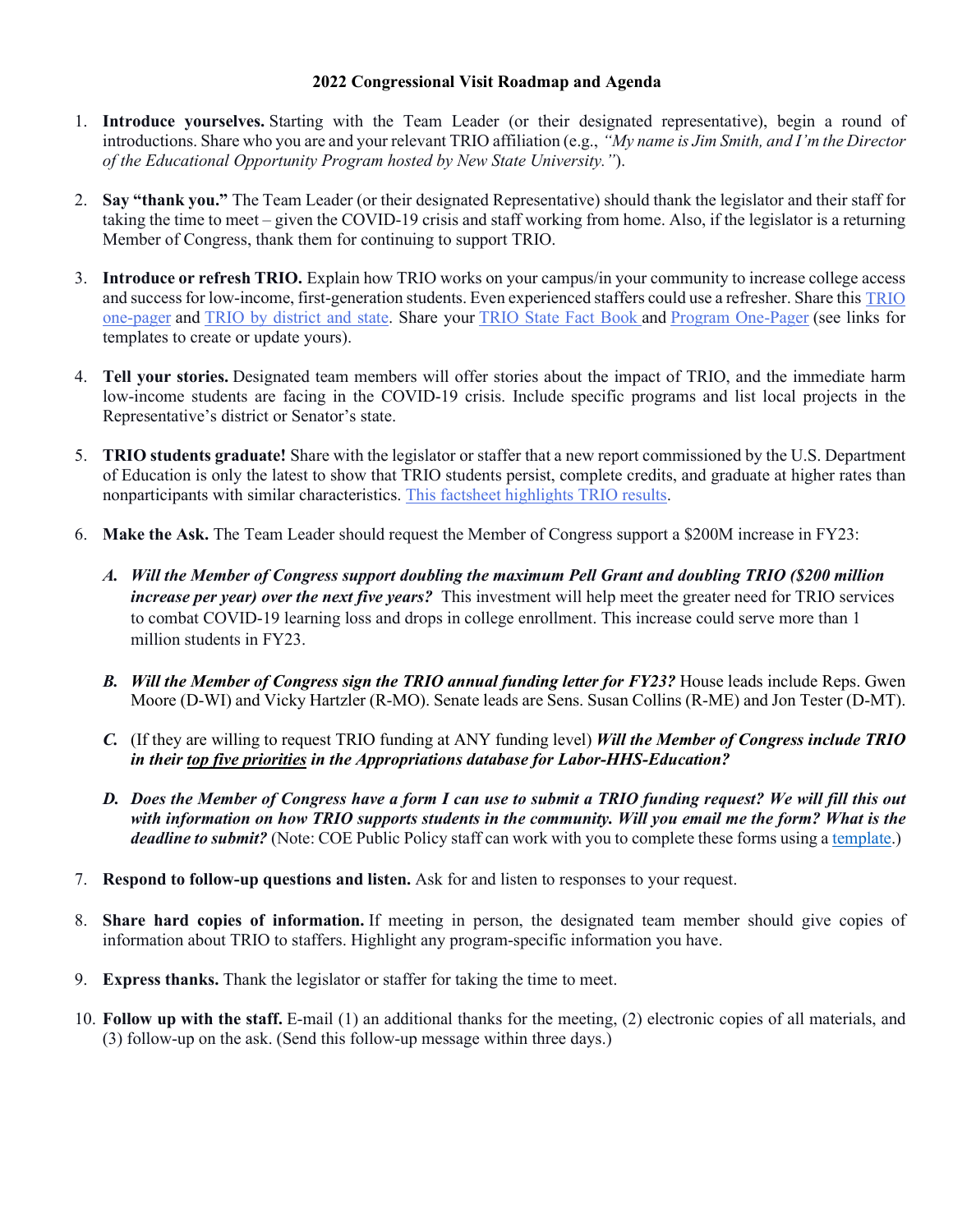# **Examples of TRIO Advocacy from Across the Community**

Specific examples of TRIO students and staff making the most out of opportunities to promote TRIO!

### **Spotlight: Georgia**

University of Georgia TRIO hosted U.S. Senator Raphael Warnock (D-GA), the first TRIO alum in the Senate, as part of his campus visit (top). To prepare for this, TRIO staff months earlier invited Senator Warnock's DC education staff member, Taylor Ware, to the University of Georgia to meet with students and parents (below).



Council for Opportunity in Education - COE October 12, 2021 · @

COE thanks Senator Reverend Raphael Warnock for visiting with University of Georgia TRIO students today. As the first TRIO alumnus in the U.S. Senate, your help to pay forward is most appreciated. #TRIOWorks

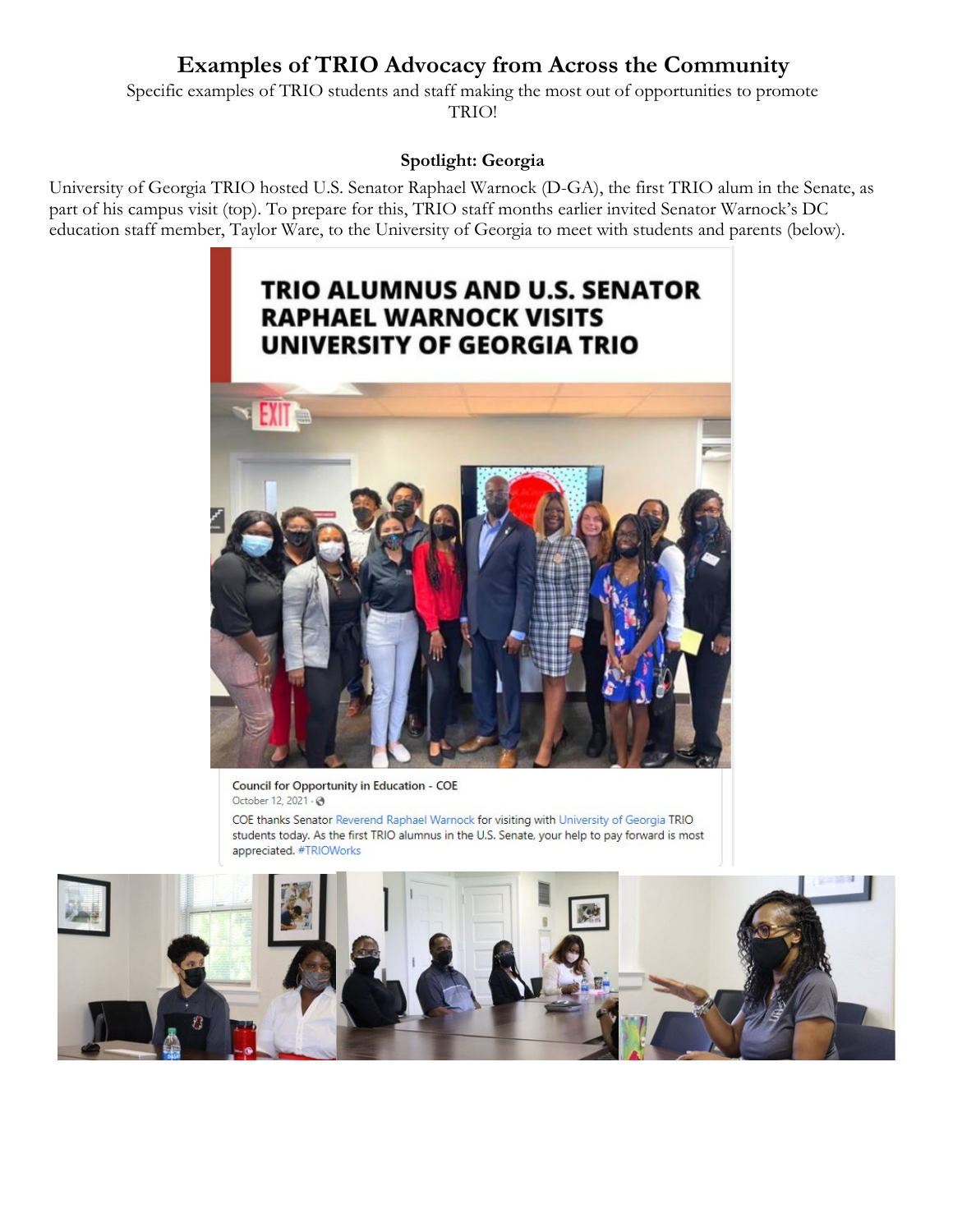# **Spotlight: Michigan**

Hope College's TRIO Upward Bound program hosted Rep. Fred Upton (R-MI) for a campus visit with students. Then they hosted a student session on election literacy, featuring Rep. Fred Upton (R-MI), Office of U.S. Senator Gary Peters (D-MI), Office of Rep. Bill Huizenga (R-MI), Ottawa County District Judge Juanita Bocanegra, and many other local elected officials.

...



Today I met with folks from Hope College's TRIO Upward Bound Program. I have long supported this program that truly makes a difference. TRIO provides resources for students from diverse backgrounds who will be the first in their family to graduate from college. #TRIOworks!

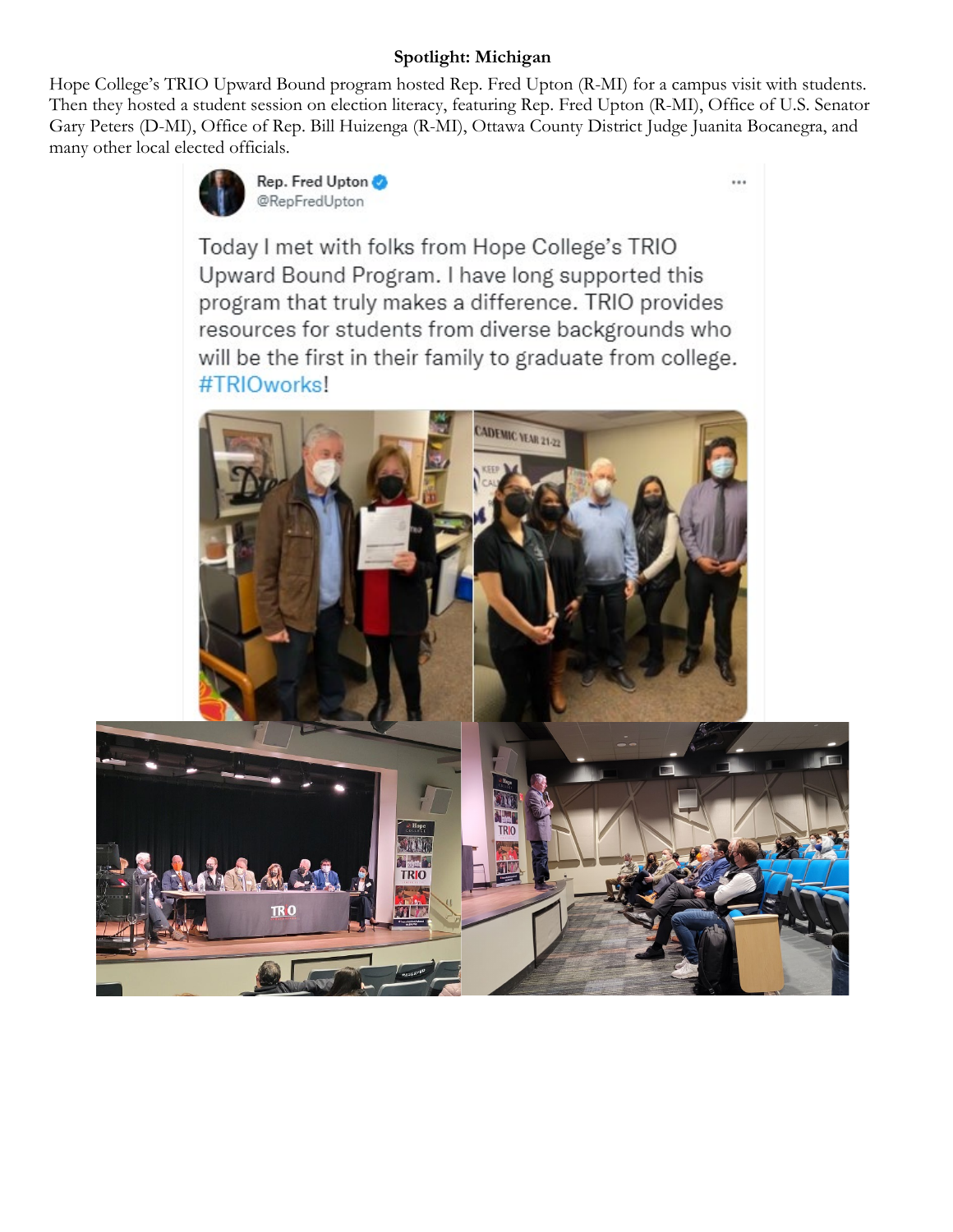## **Spotlight: Rhode Island**

Community College of Rhode Island hosted Senator Jack Reed (D-RI), a member of the Senate Appropriations Subcommittee on Labor-HHS-ED that funds TRIO. From the college's Dean of Opportunity and Outreach: "CCRI's TRIO teams did an amazing job identifying and preparing participants and every student present hit a home run. I was so pleased that members of the college's senior leadership team and marketing were also present." From TRIO leader Stephanie Cruz: "The day was quite uplifting. The Senator spent an hour with the students. The President, our VP and Dean were all there. The room was overflowing. When he closed he remarked that he 'saw America' in the room. Not just in diversity, which was astounding (from age, background, field of study, country of origin, gender, etc.) but the fact that the future of RI and America and the importance of education. Said the afternoon was reaffirming and referenced President Lincoln on the role of education in the 'fair chance in the race of life.'"



Yesterday, CCRI welcomed Senator Jack Reed to the Liston Campus to meet with and hear from students who are part of the college's TRIO programs.

...

With the support of Senator Reed, CCRI was recently awarded \$7.4 million in U.S. Department of Education TRIO grants to support lowincome, first generation, and disabled students through the Educational Opportunity Center (EOC), Educational Talent Search (ETS), and ACCESS and ACCESS Plus programs. Thanks for visiting, Senator!



These are just a handful of examples of advocacy happening across the country! Please be sure to keep the COE public policy team informed of your efforts by contacting Jonathan Elkin [\(jonathan.elkin@coenet.org\)](mailto:jonathan.elkin@coenet.org) or Zach Farmer  $(2ach.farmer@coenet.org)$  by e-mail or phone (202) 347-7430.

NOTE: The Council for Opportunity in Education is a non-profit, non-partisan organization and, as such, does not endorse any candidates or political parties. The piece above is for informational purposes only and should not be construed otherwise.